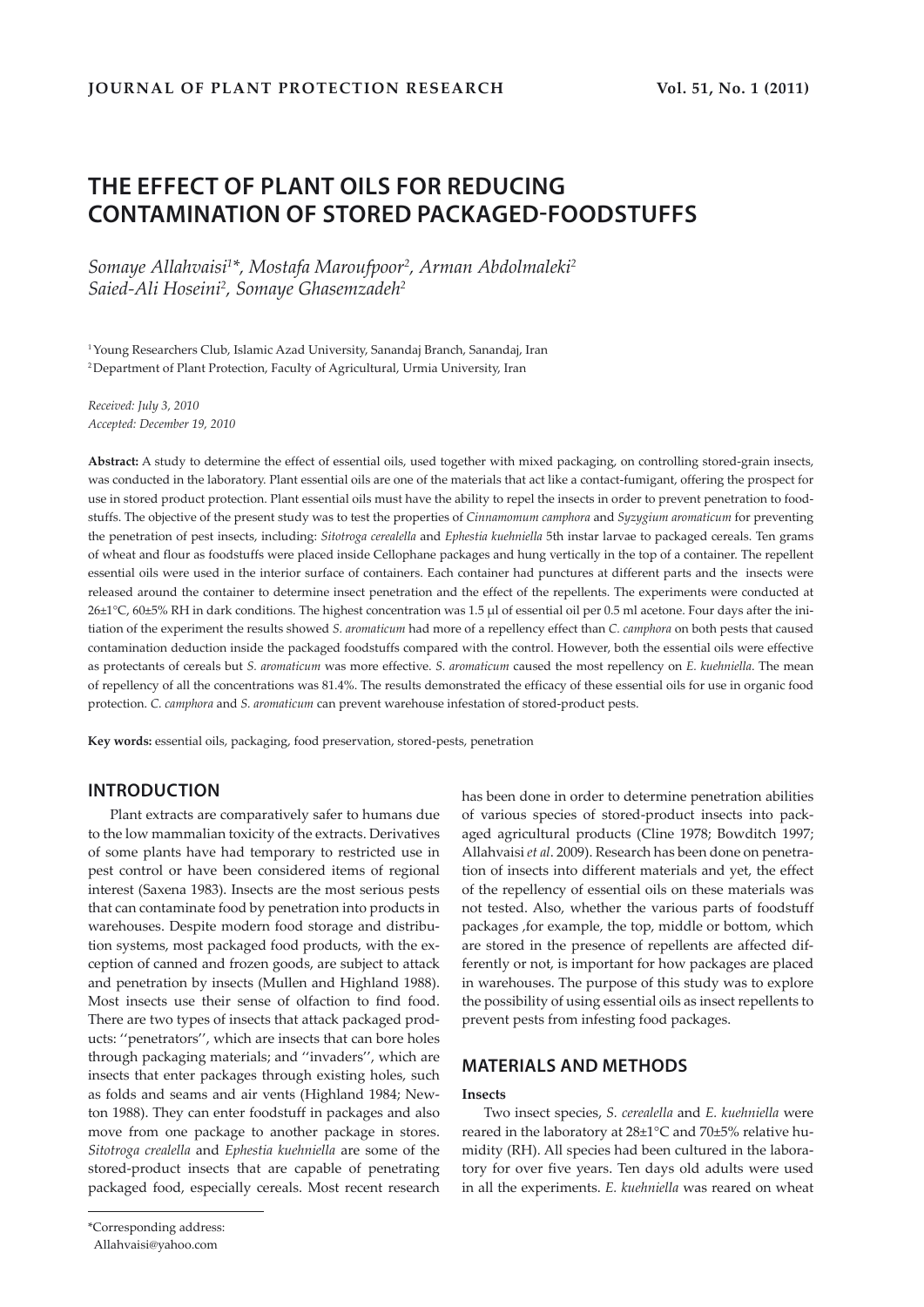flour mixed with 5% brewer's yeast and *S. Cerealella* was reared on whole and broken kernels of wheat.

### **Plant essential oils**

Two commercially available essential oils were tested in this study. They were obtained from *Cinnamomum camphora* and *Syzygium aromaticum*. These oils were assayed against *S. cerealella* and *E. kuehniella* 5th instar larvae.

#### **The used polymer**

In this study, the permeability of transparent and flexible polymer of Cellophane with a 16.5 µm thickness was tested against stored-insect pests as the current polymer for foodstuffs packaging (Allahvaisi *et al*. 2009). This flexible packaging polymer was cut into 15x22 cm pieces with the aid of a template. Then, 8x10 cm pouches were prepared by sealing polymeric pieces with the aid of a plastic machine press for packaging 10 g foodstuffs (wheat and flour). These pouches were completely without any pores.

### **Essential oil concentrations**

Five dilutions of each oil (0.25, 0.5, 1, 1.75, 2.75% w/w) prepared in 0.5 ml acetone and their repellent activity against *S. cerealella* and *E. kuehniella* larvae was studied. Aliquots of 1.5 ml of each dilution were sprayed on the walls of the container containing food packaging to achieve homogeneous distribution of each oil.

#### **Penetration test**

In this study, each of the prepared pouches was vertically hung, in the top of a 150 cc container. The repellent essential oils were used on the interior part of containers. Holes were made in the various parts of each container and the above mentioned insects were released inside a second container (300 cc). The first container with the food inside, was put inside the second container containing 5th instar larvae. Then, insect penetration ability and the effect of the repellents were determined. Also, a control test (water instead of oils) was used. Tests were repeated three times. The number of applied insects in any replication was 50 adults with 7–10-days-old that were starved for 24 hours. Finally, the containers were capped with a filter fine lace-mesh lid to confine the insects and prevent potential escape, and also to keep out foreign objects. The experiments were conducted at  $27\pm1\degree$ C,  $65\pm5\%$ RH in dark conditions. The packages were extracted from the jars and examined daily for points of penetrations. All repellency assays were conducted in the laboratory. The pests penetrated in < 48 hours and most insect penetration usually occurred after 3 days. Since most of essential oils have knock down properties (Al-Jabr 2006), the insects that died during the experimental period were replaced by adults of the same age from the same treatments. Data recording began with the initiation of penetration. The beginning of penetration was considered to be when a puncture was created on the packaging or one insect was observed inside the packaging. Each hole created by the insects on the polymers was counted as a penetration, but the only way to determine penetration percentage was by counting the number of insects which had penetrated through packages (Allahvaisi *et al*. 2009). The daily counting of insects which had penetrated the packaging continued for 5 days. The numbers of punctures created by insects on various sites of the packages showed that arrival sites of pest insects in different parts, can be effective for determining repellent percentage of essential oils.

#### **Data analysis**

Statistical analysis of data was carried out with MSTA-TC and EXCEL software and Randomized Complete Design (RCD) and the means were compared with Duncan's mean test and t-test. From Arcsin√x used to monotone the data.

### **RESULTS AND DISCUSSION**

The results show that repellent percentages of the two essential oils used in the study on the pests is different. From among the applied insects, *S. cerealella* had the most penetration points with the use of both oils. The initiation of penetration of the larvae in Cellophane polymer occurred in less than 48 hours. Many larvae penetrated packages within 48–72 hours but the most penetration took place on the fourth day. However, the pests used in the control test penetrated in less than 12 hours and the most penetration was within 48 hours. The statistical analysis revealed a significant difference among tested insects. The results showed the permeability percentage of the pests to packages with essential oils was much less in comparison with the control test. *S. aromaticum* had the most repellency effect on *E. kuehniella,* and prevented it from penetration to foodstuffs packages. No *E. kuehniella* insects, at a concentration of 2.75% w/w, penetrated through Cellophane polymer as a packaging material. This was a considerable difference compared to the control. According to the findings of this study both Cellophane polymer and essential oils had a bilateral effect on each other and significantly reduced the number of insects penetrating to the treated packages of foodstuffs (Table 1). So, *S. aromaticum's* ability to reduce penetration, in comparison to the control test, may be due to the repellent and antifeeding properties of *S. aromaticum.* Also, the results obtained in the case of *C. camphora*, were different. There was a significant difference between repellents and permeability of these pests to foodstuffs packaged with Cellophane polymer. The difference between the two essential oils was significant.

On the other hand, there were significant difference between pest penetration of Cellophane polymer in both treatments and the control tests. Therefore, the reduction of the penetration by essential oils may be due to its repellent and antifeedant properties. The statistical analysis of obtained data from treated and control experiments showed that there is a bilateral effect between packaging and repellency of essential oils. Table 2 shows the mean of the insect packaging penetration in the obtained concentrations. There was more infestation of insects, and number of holes created on the top part of the packages of foodstuffs. The least infestation was on the exposed bottom part (Table 3) where there was the least air cur-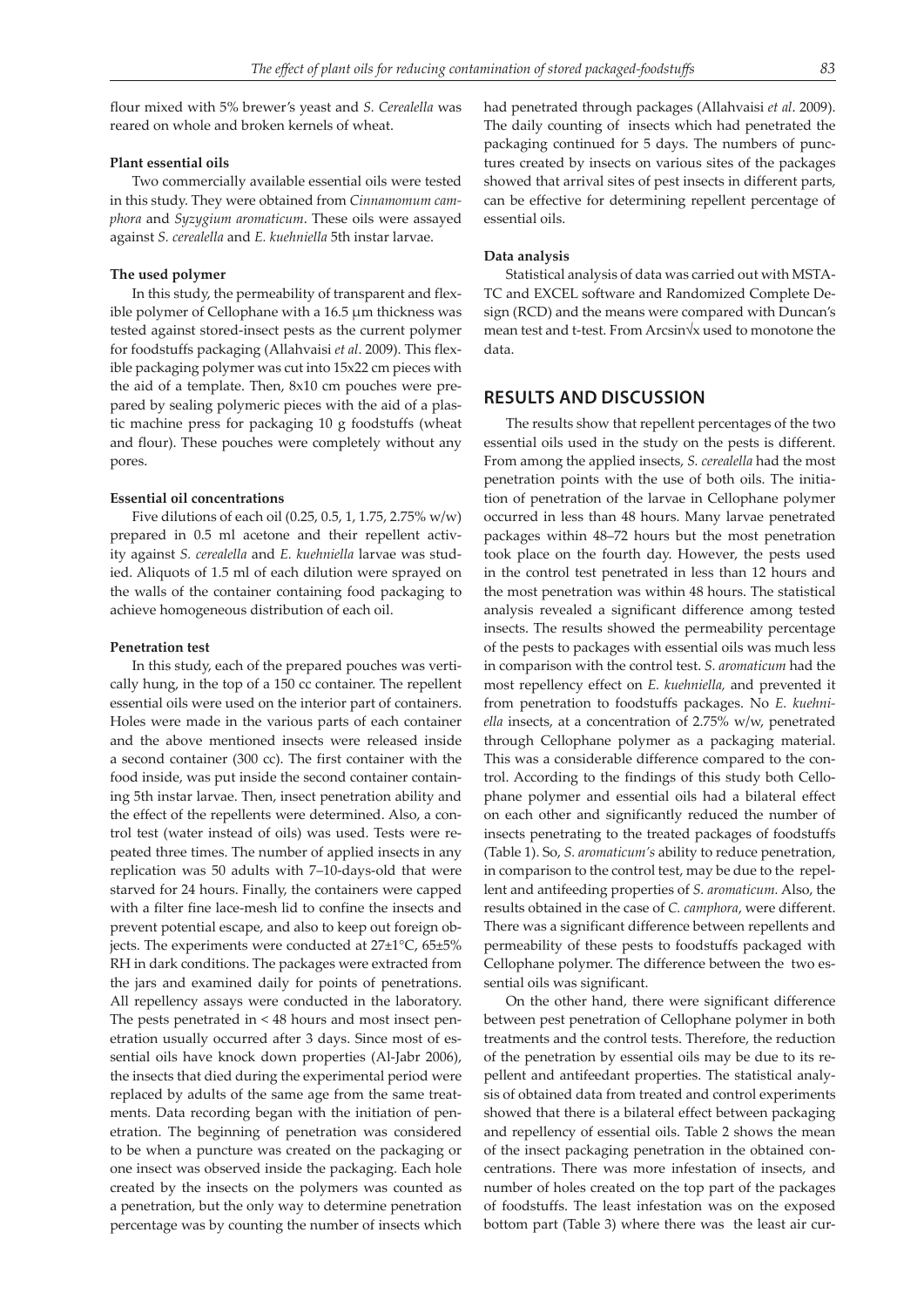| Plant Oils             | Insect<br>Concentration | Average penetration of insects to packages at concentrations [%] |                   |                               |                   |                   |  |  |
|------------------------|-------------------------|------------------------------------------------------------------|-------------------|-------------------------------|-------------------|-------------------|--|--|
|                        |                         | 0.25                                                             | 0.5               | и                             | 1.75              | 2.75              |  |  |
| Syzygium<br>aromaticum | E. kuehniella           | $59.8 \pm 0.22$                                                  | $40.1 \pm 0.7$    | $25 \pm 0.2$                  | $10\pm0.32$       | $1.76 \pm 0.32$   |  |  |
|                        | S. cerealella           | $74.3 \pm 0.18$                                                  | $59 \pm 0.11$     | $31.7 \pm 0.11$               | $16\pm0.22$       | $2.6 \pm 0.34$    |  |  |
|                        | means                   | $67.0 \pm 50.2$ a                                                | $49.55 \pm 0.9$ b | $28.35\pm0.16$ c              | $8\pm0.27$ d      | $2.18 \pm 0.33$ e |  |  |
| Cinnamonum<br>camphora | E. kuehniella           | $38\pm0.5$                                                       | $26 \pm 0.11$     | $17.3 \pm 0.32$               | $8 + 0.5$         | $0.78 \pm 0.15$   |  |  |
|                        | S. cerealella           | $53.7 \pm 0.2$                                                   | $34\pm0.34$       | $19.9 \pm 0.2$<br>$11\pm0.22$ |                   | $4\pm 0.45$       |  |  |
|                        | means                   | $45.85 \pm 0.35$ a                                               | $30\pm0.225$ b    | $18.6 \pm 0.275$ c            | $9.5 \pm 0.375$ d | $2.4 \pm 0.3$ e   |  |  |

Table 1. Average penetration percentage of pest insects through Cellophane polymer with two different essential oils, after 3 days

The dissimilar letters show significant differences among the concentrations ( $p \le 0.05$ )

Table 2. Average penetration percentage of pest insects through Cellophane polymer with two different essential oils, after 3 days

| Insect<br>Essential oils | E. kuehniella    | S. cerealella   | Mean               |  |
|--------------------------|------------------|-----------------|--------------------|--|
| Syzygium aromaticum      | $18.2 \pm 0.32$  | $24.52 \pm 0.2$ | $21.36 \pm 0.25$ b |  |
| Cinnamonum camphora      | $27.33 \pm 0.35$ | $36.72 \pm 0.2$ | $32.02 \pm 0.27$ a |  |
| The control              | $76 \pm 0.32$    | $99.5 \pm 0.22$ | $87.75 \pm 0.27$ c |  |

The dissimilar letters show significant differences among the essential oils and the control ( $p \le 0.05$ )

| The mean of punctures on the different sites of PE packages [%] |                     |        |        |                     |        |        |       |        |        |
|-----------------------------------------------------------------|---------------------|--------|--------|---------------------|--------|--------|-------|--------|--------|
| Treatment and<br>the control                                    | Syzygium aromaticum |        |        | Cinnamonum camphora |        |        | water |        |        |
| Insect                                                          | top                 | middle | bottom | top                 | middle | bottom | top   | middle | bottom |
| E. kuehniella                                                   | 14.2                | 8.33   | 3.4    | 16.8                | 13.6   | 7.87   | 23    | 3.63   | 18     |
| S. cerealella                                                   | 11.74               | 6.6    | 0.82   | 13.1                | 3.31   | 2.5    | 15.7  | 1.68   | 14     |

Table 3. Mean infestation and penetration of insects from various parts of containers to packages, after 3 days

rent. This means that packages in stores should be placed so that repellency reaches all parts. However, in control tests, the packaged polymer permeability was less at the middle parts. This shows the effect that essential oils have in keeping away pests (Cline 1978). The main insecticide properties of essential oils are in the plant volatile compounds (Papachristos and Stamopoulos 2002; Keita *et al.*  2001). Mullen and Mowery (2000) state that most insects enter into finished products through openings caused by sewing, folding, or damage, not by chewing through packaging. Some adult insects can pass through holes less than 1 mm in diameter, and their larvae can enter through smaller holes (Cline and Highland 1981). Therefore, the ability of chemical barriers to prevent insects from invading is more important than the prevention of penetration (Hou *et al*. 2004). *S. aromaticum* and *C. camphora* are repellents to some insects (Hussain *et al*. 2008). Our data

showed that essential oils were repellent enough to reduce insect immigration into packages. Further work is needed to determine if these findings have commercial potential (Hou *et al*. 2004).

Hundreds of materials have been investigated for use in insect-resistant packaging, such as synthetic pyrethroids, natural botanical antifeedants, and silica gel (Laudani and Davis 1955; Watters 1966; Highland *et al*. 1984; Bloszyk *et al*. 1990). Highland *et al*. (1984) showed that insects did not infest cereal–grain packed bags treated with permethrin. Included in the construction of the multiple-wall bags was a barrier layer that prevented the migration of permethrin into the cereals. Hou *et al*. (2004) suggested that both the penetration and the envelope tests showed that Diethyl-m-toluamide (DEET) has great potential for preventing the infestation of packaged goods. This repellent is mainly used for protecting humans from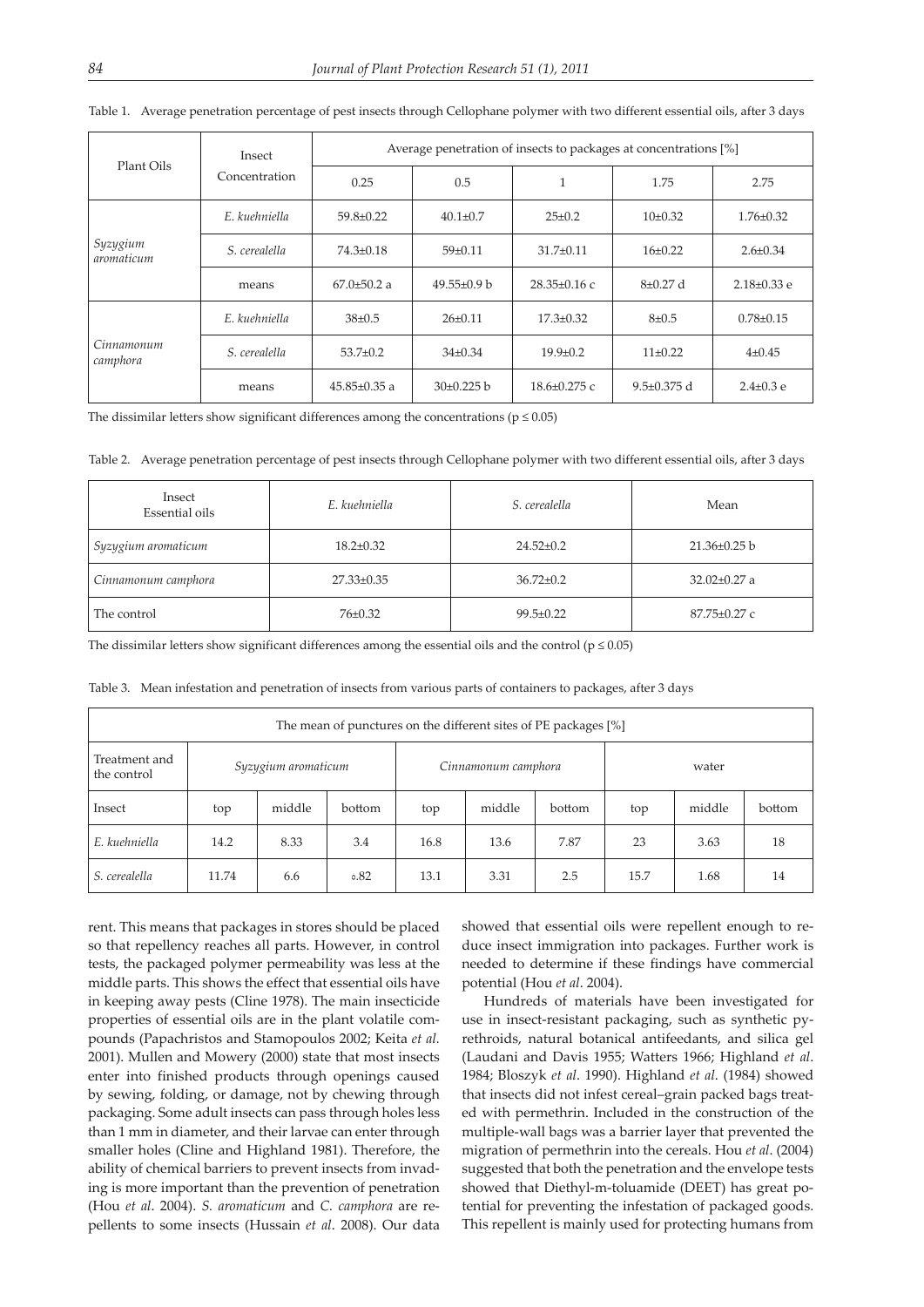biting flies (Hou *et al*. 2004). Hussain *et al*. (2008) believe that *S. aromaticum* and *C. camphora* are repellents to some insects. Our data suggest that *S. aromaticum* had the most repellency effect on tested pest insects and it might also be effective on jute bags, which are commonly used in many developing countries for grain storage.

The packaging would have to be modified to prevent the essential oil contamination of the finished product, and the contamination of neighboring products by the volatile action of essential oils. Barriers developed for preventing the migration of pyrethrins into packaging, or similar barriers may prevent the contamination of food by DEET (Hou *et al*. 2004) and essential oils.

### **CONCLUSIONS**

The results of this study show that using packaging and repellents together can significantly reduce the pest insect penetration to packaging of foodstuffs in the warehouse. The use of both packaging and repellents would also be a safe method for Integrated Pest Management (IPM) programmers which could further reduce the application of the synthetic chemicals and prevent the infestation of the stored-product pests.

# **ACKNOWLEDGEMENTS**

We gratefully acknowledge the standard office in Western Azerbaijan and Toxicology and Entomology Laboratory in Urmia University, Islamic Azad University of Sanandaj and the contributions of H. Salimizand, L. Moradvaisi and P. Najafi in the groups of physics and polymer chemistry.

# **REFERENCES**

- Al-Jabr M.A. 2006. Toxicity and repellency of seven plant essential oils to *Oryzaephilus surinamensis* (Coleoptera: Silvanidae) and *Tribolium castaneum* (Coleoptera: Tenebrioidae). Sci. J. King Faisal Univ., No. 5.
- Allahvaisi S., Pourmirza A.A., Safaralizade M.H. 2009. Packaging of agricultural products for preventing tobacco beetles contaminations. J. Not. Bot. Hort. Agrobot. Cluj. 37 (2): 218–222.
- Bloszyk E., Nawrot J., Harmatha J., Drozdz B., Chmielewitz Z. 1990. Effectiveness of antifeedants of plant origin in protection of packaging materials against storage insects. J. Appl. Entomol. 110 (1–5): 96–100.
- Bowditch T.G. 1997. Penetration of polyvinyl choloride and polypropylene packaging films by *Ephestia cautella* (Lepidoptera: Pyralidae) and *Plodia interpunctella* (Lepidoptera: Pyralidae) larvae, and *Tribolium confusom* (Coleoptera: Tenebrionidae). J. Econ. Entomol. 90 (4): 1028–1101.
- Cline L.D. 1978. Penetration of seven common packaging materials by larvae and adults of eleven species of stored-product insects. J. Econ. Entomol. 71 (5): 726–729.
- Cline L.D., Highland H.A. 1981. Minimum size of holes allowing passage of adults of stored product Coleoptera. J. Georgia Entomol. Soc. 16: 525–531.
- Dal Monte G. 1969. Tests on the Resistance of Some Plastic Packaging Films to Attacks of Granivorous Insects. Minist. Agric. For., Dir. Gen. Alimentazione, Roma, 50 pp.
- Highland H.A. 1984. Insect infestation of packages. p. 311–320. In: "Insect Management for Food Processing" (F.J. Baur, ed.). Am. Association of Cereal Chemists, St. Paul, MN.
- Hou X., Fields P., Taylor W. 2004**.** The effect of repellents on penetration into packaging by stored-product insects. J. Stored Prod. Res. 40: 47–54.
- Hussain S., Mahdi A., Rahman M.K. 2008. Insecticidal effect of some spices on *Callosobruchus maculatus* (Fabricius) in black gram seeds. J. Zool. Rajshahi Univ. 27: 47–50.
- Keita S.M., Vincent C., Schmit J., Arnason J.T., Belanger A. 2001. Efficacy of essential oil of *Ocimum basilicum* L. and *O. gratissimum* L. applied as an insecticidal fumigant and powder to control *Callosobruchus maculatus* (Fab.) (Coleoptera: Bruchidae). J. Stored Prod. Res. 37: 339–349.
- Laudani H., Davis D.F. 1955. The status of federal research on the development of insect-resistant packaging. TAPPI 38: 322–326.
- Mullen M.A., Highland H.A. 1988. Package defects and their effect on insect infectation of infestation of instant non-fat dry milk. J. Packag. Tech. 2: 226–269.
- Newton J. 1988. Insects and packaging a review. Int. Biodeterior. 24: 175–187.
- Papachristos D.P., Stamopoulos D.C. 2002. Toxicity of vapors of three essential oils to the immature stages of *Acanthoscelides obtectus* (Say) (Coleoptera: Bruchidae). J. Stored Prod. Res. 38: 365–373.
- Sakuma M., Funkami H. 1985. The linear track olfactometer: An assay device for taxes of the German cockroach, *Blattella germanica* (Linn.) toward their aggregation pheromone. J. Appl. Entomol. Zool. 74 (6): 523–525.
- Saxena R.C. 1983. Naturally occurring pesticides and their potential. p. 143–161. In: "Chemistry and Food Supplies: The New Frontiers" Pergamon Press, Oxford, New York,
- Watters F.L. 1966. Protection of packaged food from insect infestation by the use of silica gel. J. Econ. Entomol. 59 (1): 146–149.

### **POLISH SUMMARY**

# WPŁYW OLEJKÓW ROŚLINNYCH NA OGRANICZENIE WYSTĘPOWANIA SZKODNIKÓW MAGAZYNOWYCH W PRZECHOWYWANYCH PRODUKTACH SPOŻYWCZYCH

W warunkach laboratoryjnych prowadzono badania nad zwalczaniem szkodników magazynowych zasiedlających produkty spożywcze przechowywane w opakowaniach. Roślinne olejki eteryczne działają podobnie jak środki kontaktowe i fumiganty, tym samym stwarzając możliwość wykorzystania ich w ochronie przechowywanych produktów spożywczych. Olejki roślinne powinny charakteryzować się właściwościami odstraszającymi owady aby zapobiegać penetracji i zasiedlaniu produktów spożywczych. Celem prezentowanych badań było określenie przydatności olejków eterycznych pochodzących z roślin *Cinnamonum camphora* oraz *Syzygium aromaticum* do zapobiegania zasiedlaniu produktów zbo